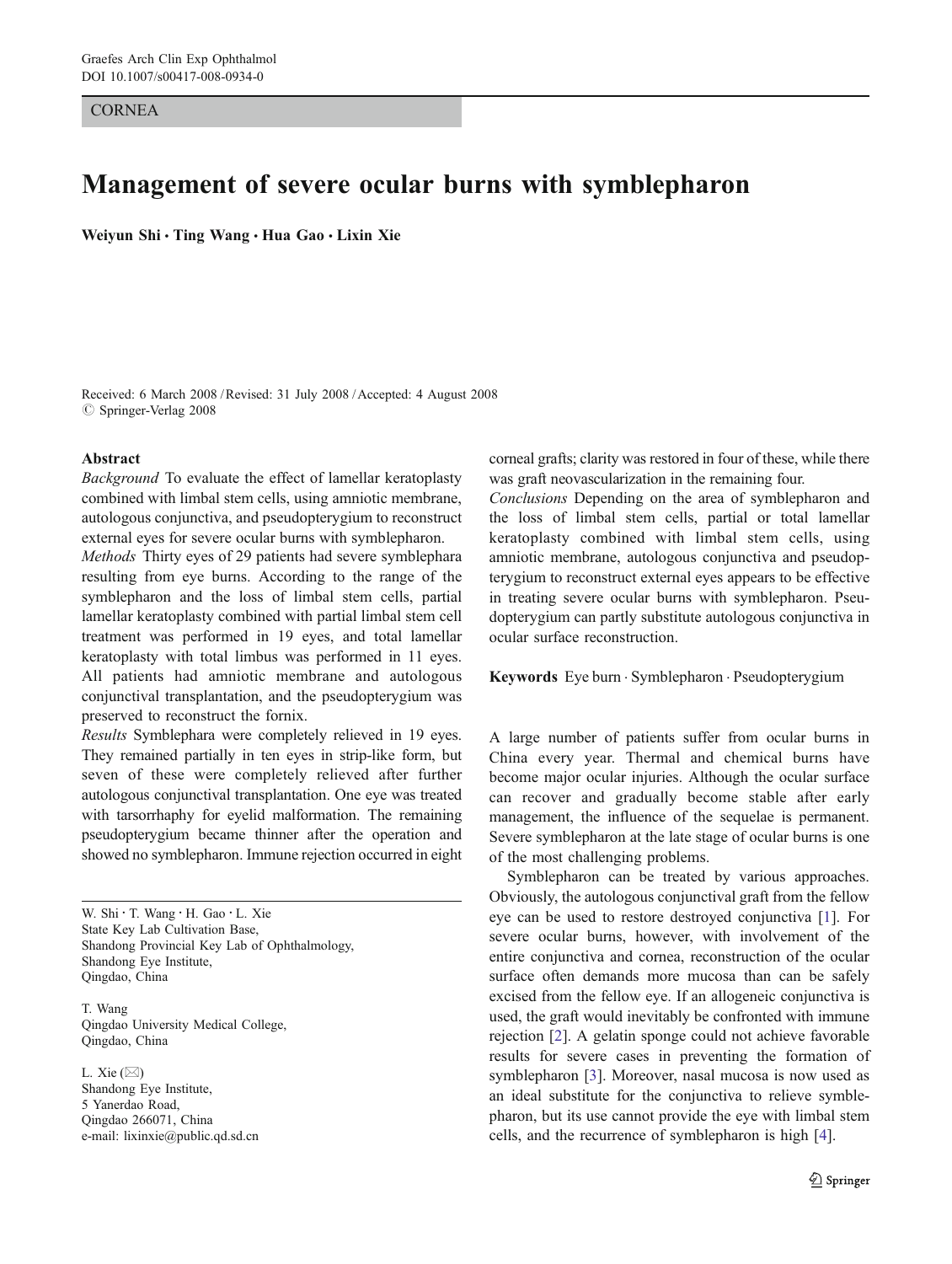<span id="page-1-0"></span>The extensive use of amniotic membrane has greatly improved the prognosis of acute ocular burns. However, the symblephara in severe burns cannot be treated with it [\[5](#page-5-0), [6](#page-5-0)]. While it can lead to some success in treating mild symblepharon [[7\]](#page-5-0), amniotic membrane used as a patch is not effective in cases with severe stromal thinning and impending perforation [[8\]](#page-5-0). Severe symblephara are often complicated, with large conjunctival deficiency, eyelid malformation, stem cell destruction, corneal opacification and corneal thinning. All these injuries are pathologically correlated with each other, but a single approach cannot resolve all the problems [\[9](#page-5-0)]. A combined surgery, including reconstruction of conjunctival sac, corneal transplantation and stem cell transplantation, might be more effective.

At our institution, from February 1998 to February 2003, we performed a combined operation in 30 eyes with severe symblephara resulting from eye burns. The surgical intervention depended on the extent of the symblepharon and the loss of limbal stem cells, and it included total or partial lamellar keratoplasty (LK) with limbal stem cells, amniotic membrane transplantation, and autologous conjunctival transplantation. Pseudopterygium was reserved as a substitute to reconstruct the fornix. The results were encouraging.

## Patients and methods

### Patients

Thirty eyes of 29 nonconsecutive patients with severe symblephara resulting from eye burns were recruited at our institution between February 1998 and February 2003. The mean age of the patients was 27.6 years (range, 16 to 53 years). The visual acuity was from hand movement to 0.8. The mean duration between injury and surgery was  $36.9\pm$ 9.7 months (range, 8 to 60 months). The injuries included thermal burns by hot metal in 20 eyes (19 patients), alkaline burns in four eyes and acidic burns in six eyes.

The eligible eyes from patients in the study met the following inclusion criteria: (1) intact exact light location and intact color sensing of red and green; (2) tear film test showed either a mean Schirmer I test score≥10 mm (23 eyes), or a Schirmer I score <10 mm but Schirmer II score≥10 mm (seven eyes); (3) normal preoperative intraocular pressure (22 eyes), or pressure >21 mmHg that could be adjusted to normal range (four eyes); (4) no obvious changes of vitreous body and retina, as detected by B-scan ultrasound.

Clinical manifestation and surgical methods

All eyes had an extensive symblepharon in the inferior or superior fornix, and the cornea was partially or completely

adhered to the symblepharon. The vision was obviously restricted in 19 eyes (Figs. 1a, [2](#page-2-0)a). The corneal limbus was destroyed with whole corneal neovascularization in eleven eyes (Fig. [3](#page-2-0)a).

All surgeries were performed with peribulbar anesthesia using 2% lidocaine and 0.75% bupivacaine. First, the pseudopterygium was removed from the cornea and sclera. The symblepharon was separated as completely as possible, until the eye globe could move freely, and the eyelid could shut completely. Then, the fibrous tissues under the pseudopterygium were separated by blunt dissection and excised to expose the exposed sclera. All the pseudopterygium was reserved during the whole process.

Second, total or partial LK was performed. When the eye was treated with partial LK, a mark between healthy and unhealthy areas of recipient bed was made using a trephine with a diameter of 11 to 12 mm. The cornea was cut by a depth of one half to three fourths of the corneal stroma along the mark. We ensured that the relatively healthy limbus was not cut, and then the neovascularized tissues were dissected and peeled away layer by layer using a sharp blade. Usually, two to three dissections were needed until the recipient bed became transparent. Only the Descemet's membrane remained in five patients. In this way, the relatively healthy cornea and limbus were preserved as much as possible. Thereafter, a fresh donor globe obtained within 24 h after



Fig. 1 a Extensive symblepharon occurred in the inferior fornix, the whole inferior fornix disappeared, and half of the cornea was adhered to it. b Symblepharon was completely released at 6 months after the partial LK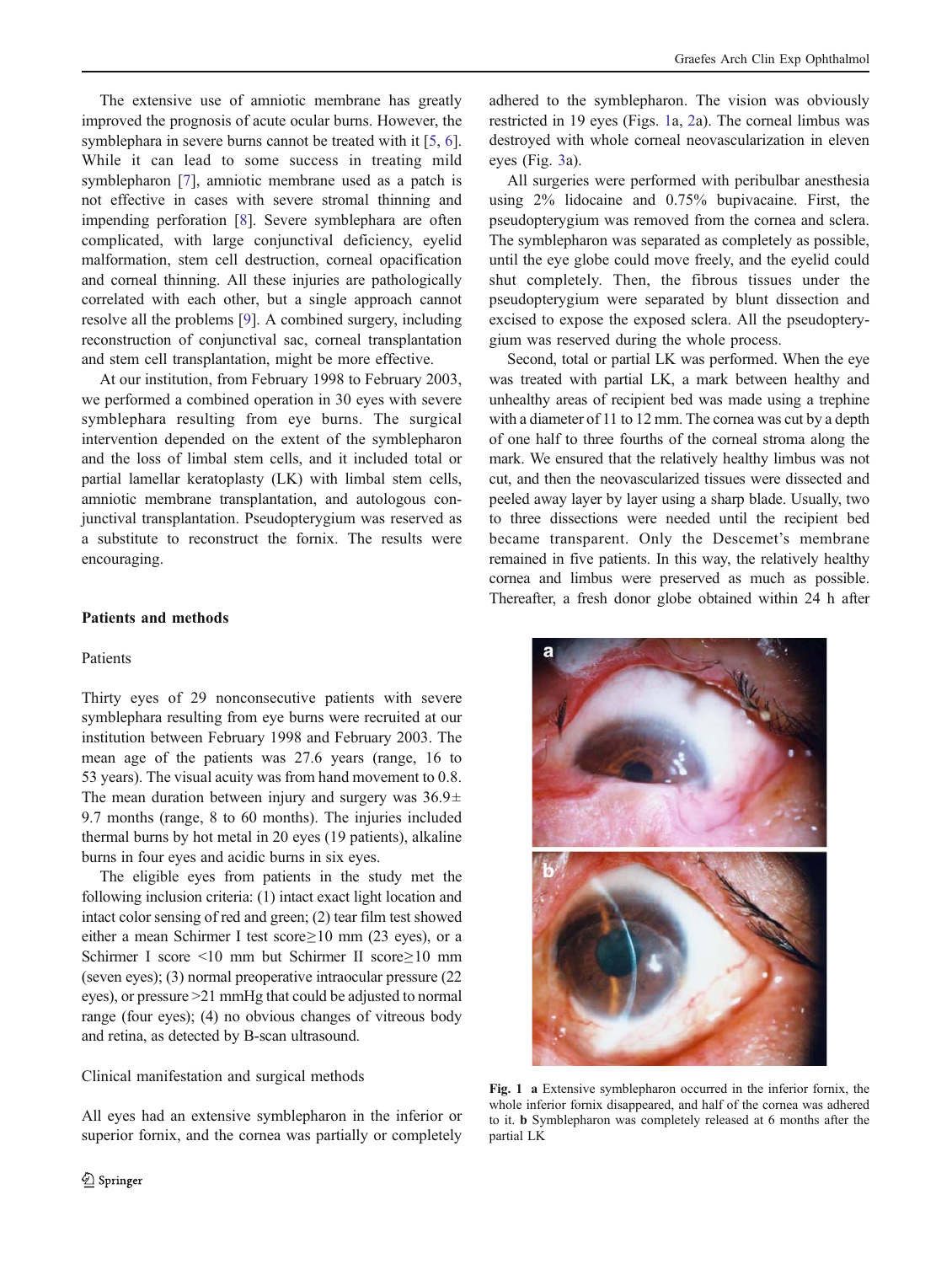<span id="page-2-0"></span>

Fig. 2 a Symblepharon occurred in two quarters of the cornea, and the inferior fornix disappeared partially. b Symblepharon was completely released 6 months after partial LK

death and preserved in moisture chamber was slightly wrapped with disinfectant gauze. We used a trephine or a diamond knife to make a mark on the donor cornea. The diameter of donor tissues was 0.5 mm larger than the recipient



Fig. 3 a Extensive symblepharon completely covered the whole cornea, and all limbal stem cells were destroyed. b Symblepharon was completely released after total LK with limbal transplantation

bed, especially in the quarter with loss of stem cells (Fig. [4\)](#page-3-0). Then, the full thickness corneal graft containing the limbus was placed into the recipient bed. The endothelium and Descemet's membrane of the graft were peeled away using a sharp blade before the donor button was sutured into the recipient bed with interrupted 10–0 nylon sutures. Patients with whole corneal neovascularization or complete symblepharon were treated with total LK with a total allogenic cornea and limbus. The surgical procedure was the same as that for the partial LK.

Third, the reconstruction of conjunctival fornices was performed. We receded the remaining pseudopterygium as the replacement of palpebral conjunctiva and fixed it inside the surface of eyelid with 10–0 nylon sutures, as well as on the exposed sclera and the fornix using amniotic membrane. A  $4 \times 6$  mm of conjunctiva from the fellow eye was transplanted to the most seriously impaired area and sutured to the episclera. After the remnant conjunctival defect area was covered with routinely disposed amnion [\[5](#page-5-0)], which was fixed on the limbus with 10–0 nylon sutures, we had the entire ocular surface covered with a sheet of amnion.

## Postoperative treatment

All patients were given intravenous cortisol (1–2 mg/kg) for 3 days immediately after the operation, after which prednisone (1 mg/kg was administrated for approximately during 1 month with a tapering of the dosage. The patients with total LK were also treated with oral cyclosporine A (4∼6 mg/kg per day) for the first week, then 3∼4 mg/kg per day for the following 6 months, and 2∼3 mg/kg per day for at least 1 year. In conjunction with this treatment, 1% cyclosporine A eye drops, TobraDEX eye drops (Alcon, Fort Worth, TX), and artificial tears were used four times daily. When the conjunctival hyperaemia disappeared, TobraDEX eye drops were tapered. The 1% cyclosporine A eye drops were given for at least 1 year, and artificial tears were used for a longer time. The fellow eye that provided limbal and conjunctival grafts was given 3% ofloxacin eye drops four times daily (Tarivid, Santen, Osaka, Japan) for 2 weeks after the surgery.

All the patients were followed-up every 2 weeks for the first 2 months, monthly in the next 3 months, and thereafter at different intervals. Improvement of the conjunctival sac, corneal graft rejection, development of conjunctival limbal autograft, and fates of the remaining pseudopterygium and transplanted amniotic membrane were recorded. Nonparametric statistics were used to compare the preoperative and postoperative visual acuity.

Postoperative complications, such as immune rejection, and interbedded blood or fluid, were addressed appropriately [\[10](#page-5-0)]. The eyes with a persistent epithelial defect that was not controlled by medications received tarsorrhaphy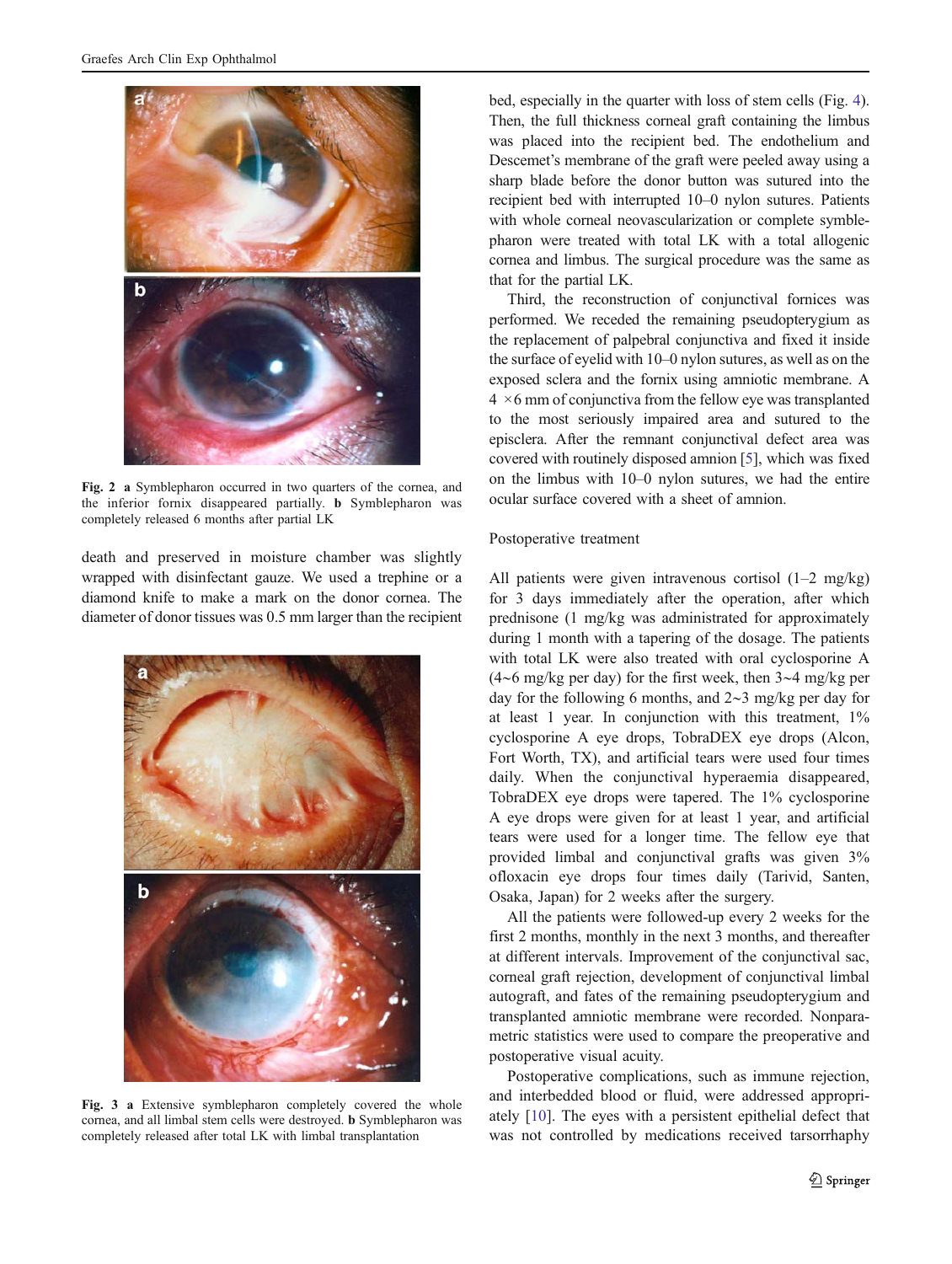<span id="page-3-0"></span>

Fig. 4 Dashed lines separate the healthy and unhealthy cornea. We used a trephine or a diamond knife to make a mark on the donor cornea and the limbus and to cut the area with a blade. The diameter of the donor tissue was larger than the recipient bed, especially in the quarter with loss of stem cells

until the epithelium was completely healed. The patients with obvious recurrent symblepharon were recorded and treated with further symblepharon separation combined with conjunctival limbal autograft transplantation at 1 to 3 months after the first surgery. We obtained a conjunctival patch from the relatively healthy fornix or the follow eye to cover the lesions.

## Statistical analysis

Data was analyzed using SPSS 10.0 software. The Chi-square test or Fisher's exact test were applied wherever applicable. A value of  $p<0.05$  was considered statistically significant.

# Results

The mean follow-up of the patients was 22 months (range, 12 to 48 months).

# Reconstruction of conjunctival sac

Symblephara were completely released in 19 eyes (63.3%) at 3 months after surgery (Fig. [1b](#page-1-0)), and there was no recurrence among these. Ten eyes (33.3%) had recurrence of band-like symblepharon at the conjunctival lesion covered only with amniotic membrane; seven of these had further symblepharon separation combined with conjunctival limbal autograft transplantation. After 1 year, symblepharon was completely released in seven of the ten eyes (Fig. [2](#page-2-0)b), and mild symblepharon remained in three eyes (Fig. [3](#page-2-0)b). In the 30 operated eyes, the conjunctival autograft of one eye suffered edema and shrank because of irreformable lagophthalmos, and symblepharon recurred. The corneal epithelial defect in the eye was treated with tarsorrhaphy and eyelid dysraphism to retain the eye globe.

Development of transplanted amnion and pseudopterygium

All the transplanted amnia began autolyzing at 1 week after surgery. When the sutures were taken out at 2 weeks, the amnia covering the defect area fell off in 23 eyes. Recurred symblepharon was observed in the area covered with amnion. The remnant amniotic membrane could hardly be detected at 1 month and completely disappeared on the third postoperative month.

The reserved pseudopterygium was hyperaemic and thick shortly after the operation, but atrophied when the inflammatory response quieted down. There was no distinct difference in appearance compared with natural conjunctiva at 6 months after surgery (Figs. [1](#page-1-0)a, [2](#page-2-0)a, [3a](#page-2-0)).

# Corneal graft

On the second postoperative day, interbedded blood or fluid occurred in six eyes; two of these eyes had blood between the corneal graft and recipient beds and received operations to clear out the blood for prevention of the corneal ensanguining. The blood between the donor and recipient bed faded away at 1 week, while the interbedded fluid in the other four eyes disappeared gradually within 1 week.

When the amnion above the graft sutures was removed on the 14th postoperative day, the corneal epithelia were intact in 21 eyes. Visual acuity is from finger counting to 0.6. Five eyes with epithelial defect were treated only with ointment to accelerate the epithelialization. Three of these re-epithelialized within 1 to 2 weeks, and the other two suffering persistent epithelial defects were treated with temporary tarsorrhaphy after 1 month. One was opened after 2 months, and the epithelium was completely healed. Another one was left closed because of irreformable lagophthalmos, as mentioned above.

Eight eyes, including five with thermal burns and three with alkaline burns, suffered corneal immune rejection at 3 to 6 months after surgery, showing corneal edema, opacity, and neovascularization. Four of them had restored clarity after local and systematic anti-rejection treatment, but the other four became neovascularized. The rejection did not recur, and the remnant new vessels gradually shrank until only vessel traces could be seen at 1 year after the surgery. The postoperative visual acuity was from 0.02 to 1.0, with a significant difference compared with that before the operation ( $\chi^2$ =12.04, *p*<0.001) in 29 eyes, except for one eye with tarsorrhaphy.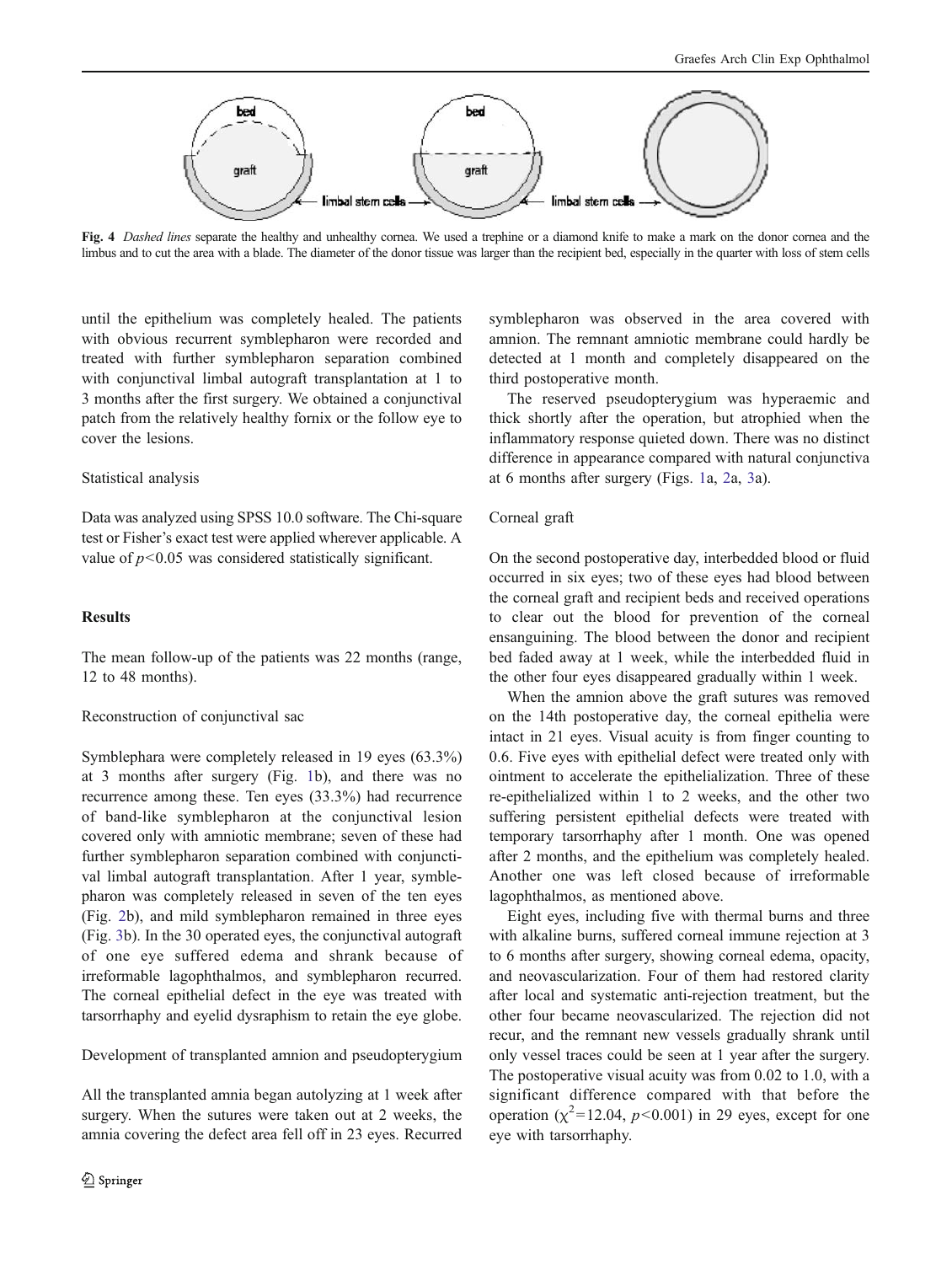#### **Discussion**

Severe ocular burns, especially thermal burns, can destroy the eyelid, conjunctiva, limbal stem cells, and cornea. Because of extensive tissue necrosis, severe late-stage burns inevitably result in severe symblepharon, which significantly affects visual acuity. In this study, we performed the appropriate operation according to the area of symblepharon and the corneal condition to achieve better results in the management of severe ocular burns with symblepharon.

In our patients, both stem-cell transplantation and keratoplasty were needed. Partial LK could be performed in those with relatively healthy stem cells. For those patients with total stem cell destruction and whole corneal neovascularization, total LK was required. The efficacy of LK using fresh donor tissues containing limbus combined with conjunctival limbal autograft transplantation and amniotic membrane transplantation was evaluated so as to provide evidence for the best approach for a one-stage surgery such as external eye reconstruction and reconstruction of the conjunctival fornices. The aim of partial or total LK is to recover the corneal transparency and stimulate the growth of epithelium.

Severe burns may result in diverse symblephara due to the absence of conjunctiva and the loss of stem cells. Autologous conjunctival transplantation (first using the conjunctiva of the wounded eye and if not enough, using the conjunctiva of the fellow eye) or nasal mucosal transplantation was useful for mild symblephara [\[4](#page-5-0), [9](#page-5-0)] but not effective for severe ones [\[11\]](#page-5-0). It is difficult to obtain extensive autologous conjunctiva from the healthy fellow eye, especially when the patient is injured bilaterally. Allogenic conjunctiva may be used as a substitute, but there was a high risk of transplant rejection, and, eventually, conjunctival graft rejection may have a negative influence on the outcome of penetrating keratoplasties in these high-risk patients [[12](#page-5-0)]. Various other substitutes such as lip mucosa [[13](#page-5-0)] and buccal mucosa [\[14](#page-5-0)] have been used to prevent the recurrence of symblepharon and reconstruct the ocular surfaces with unfavorable results. Autologous nasal mucosa transplantation was considered promising [[4\]](#page-5-0); unfortunately, the long-term outcome was also here not ideal.

Previously, we used amniotic membrane as a substitute to treat symblepharon, but there were many recurrences (the results are not shown here). In this study, all the recurrent symblepharon occurred in the area covered only with amnion. All the transplanted amnia disappeared within 3 months. We hypothesized that amnion could alleviate inflammation and serve only as a temporary shelter. It could not substitute for conjunctiva completely.

Pseudopterygium growing onto the cornea could prevent infections of the damaged tissues. Conventionally, however, pseudopterygium was excised during the operation. In this study, we peeled off the pseudopterygium from the cornea and preserved it to reestablish conjunctiva palpebrae. We designed the operation this way for several reasons: (1) tissues that are conventionally discarded can be utilized effectively; (2) preservation of pseudopterygium can obviously diminish the conjunctival defect, requiring fewer conjunctival grafts to reestablish ocular surface; (3) pseudopterygium is an autologous tissue, and there is no immune rejection. We found that the hyperaemia of the eye began fading away at 1 to 3 months after the operation. Subsequently, the preserved pseudopterygium became gradually atrophied. There was no significant difference in appearance compared to natural conjunctiva at postoperative 6 months. This may be related to the reduction of related cytokines after the corneal epithelial reconstruction. Whether the reserved pseudopterygium resembles the natural conjunctiva in tissue construction and function remains unclear, and a further investigation is necessary.

The leading cause of pseudopterygium is the destruction of the corneal stem cells and persistent defects of the corneal epithelium. Autologous corneal stem cell transplantation has been proven to be effective [[11,](#page-5-0) [15](#page-5-0), [16](#page-5-0)], but the source is limited. Allogenic stem cell transplantation is another alternative. However, allogenic grafts usually suffer immune rejection, and the recurrence rate of pseudopterygium is fairly high [[17,](#page-5-0) [18\]](#page-5-0). Even if few new vessels extend into the cornea, the function of superior limbal stem cells cannot be assessed as complete dysfunction as their function is only temporarily depressed. When the inflammatory response subsides, the "shocked" stem cells might revive, and the new vessels retreat. Therefore, in this study, if limbal stem cells were not completely destroyed, we tried to perform partial LK instead of total LK to save the autologous limbus of the cornea. And a large diameter trephine was indispensable, which made it feasible that more healthy stem cells could be obtained during the operation. Also, this could facilitate the inosculation of corneal grafts with recipients. To further confirm the outcome of stem cell transplantation, we used fresh donor tissues in a moisture chamber no more than 24 h after death and preserved the corresponding corneal limbus in corneal transplantation. By this means, the limbal autograft and allograft could reinforce each other in the severely destructed areas. The exposed sclera of the symblepharon in these patients was very large. The amnion covered the exposed sclera, and autologous conjunctiva was sutured on the most serious symblepharon area. Thus, we could save more autologous conjunctiva and avoid excessive damage to reconstruction. In this study, we observed that the recurrence was present on the amnion surface in a striplike shape, which made the secondary surgeries easier. The patients were treated with topical and systemic immunosuppressives. The success rate was improved significantly.